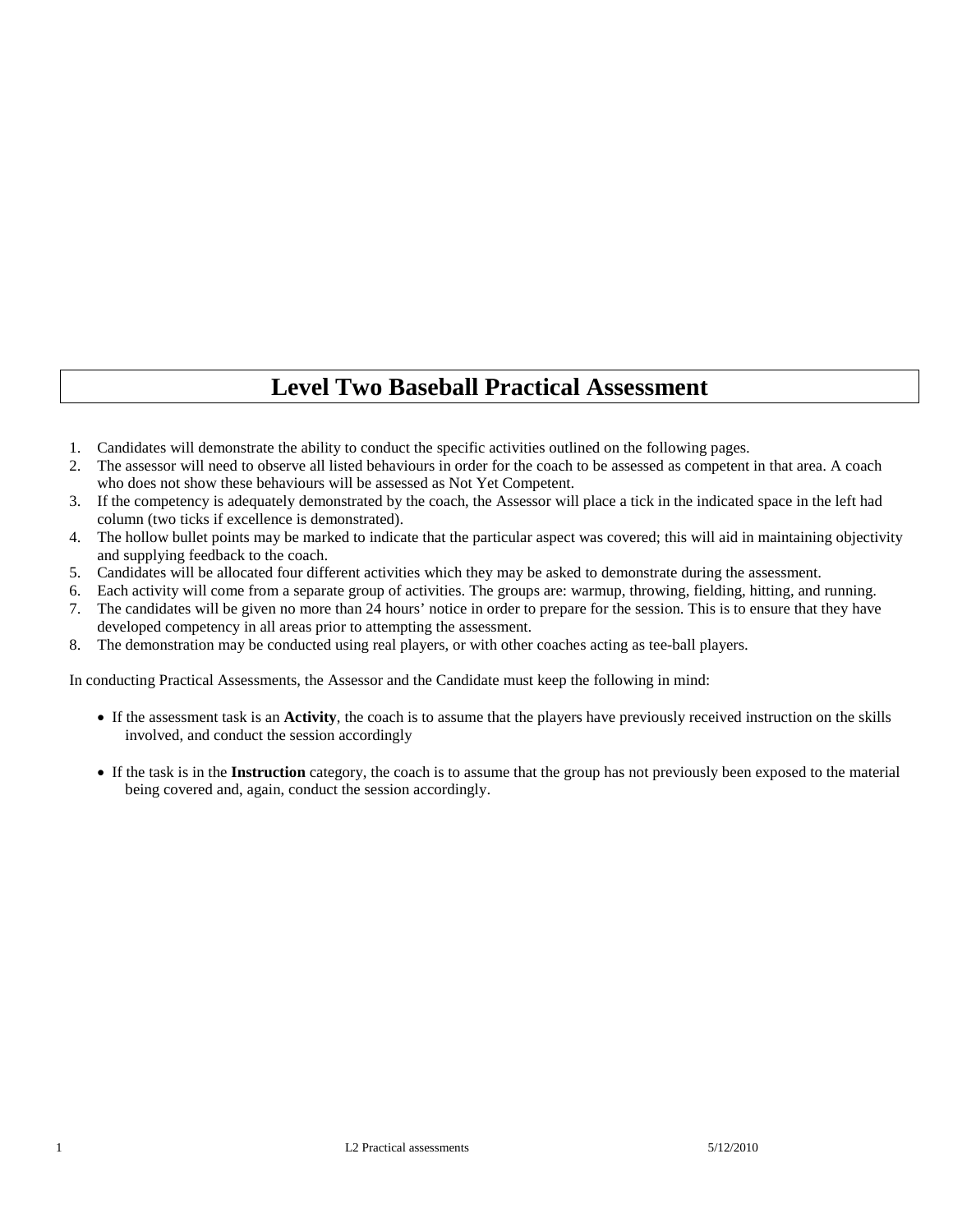| Yes<br><b>Or</b><br><b>NYC</b> | Assessor must see and/or hear:                                                                                                                                                                                                  | Notes: |
|--------------------------------|---------------------------------------------------------------------------------------------------------------------------------------------------------------------------------------------------------------------------------|--------|
|                                | 1. Side Skips<br>players move sideways<br>$\circ$<br>use arms as well as legs<br>$\circ$<br>"smooth and rhythmic"<br>$\circ$                                                                                                    |        |
|                                | 2.360s<br>two turns in each direction<br>$\circ$<br>alternate direction of turn<br>$\circ$                                                                                                                                      |        |
|                                | 3. James Bonds<br>long lunge position<br>$\circ$<br>front knee stays above foot (knee behind toe)<br>$\circ$<br>avoid wobbling<br>$\circ$                                                                                       |        |
|                                | 4. Frankensteins<br>arms held out in front<br>$\circ$<br>raised leg remains substantially straight<br>$\circ$<br>raised leg is lowered under control (foot does not slam into ground)<br>$\circ$                                |        |
|                                | 5. Monkey Crawls<br>players take reasonable portion of weight on hands<br>$\circ$<br>done slowly enough to ensure crawling action<br>$\circ$                                                                                    |        |
|                                | 6. Crab Crawls<br>players have face upwards, weight taken on hands and feet<br>$\circ$<br>players move sideways<br>$\circ$<br>done in both directions<br>$\circ$                                                                |        |
|                                | 7. 3 x Flying 5m Sprint<br>distance clearly marked<br>$\circ$<br>players run one at a time<br>$\circ$<br>running at top speed by the time they reach 1 <sup>st</sup> mark<br>$\circ$<br>maintain speed to $2nd$ mark<br>$\circ$ |        |

#### **#1 Level Two Practical assessment: Conducting a warmup (10-15 minutes)**

| • The training environment has no unreasonable injury risks<br>$\bullet$ Good tempo is maintained $-$ all players active etc<br>• Players are organized, eg: in suitable lines, know where to be each time etc<br>• Coach allows players the chance to execute correctly, and provides supportive<br>or corrective feedback as needed.<br>• Coach gives specific, rather than general, feedback on correct execution: |  |
|-----------------------------------------------------------------------------------------------------------------------------------------------------------------------------------------------------------------------------------------------------------------------------------------------------------------------------------------------------------------------------------------------------------------------|--|
| exactly what was well done etc                                                                                                                                                                                                                                                                                                                                                                                        |  |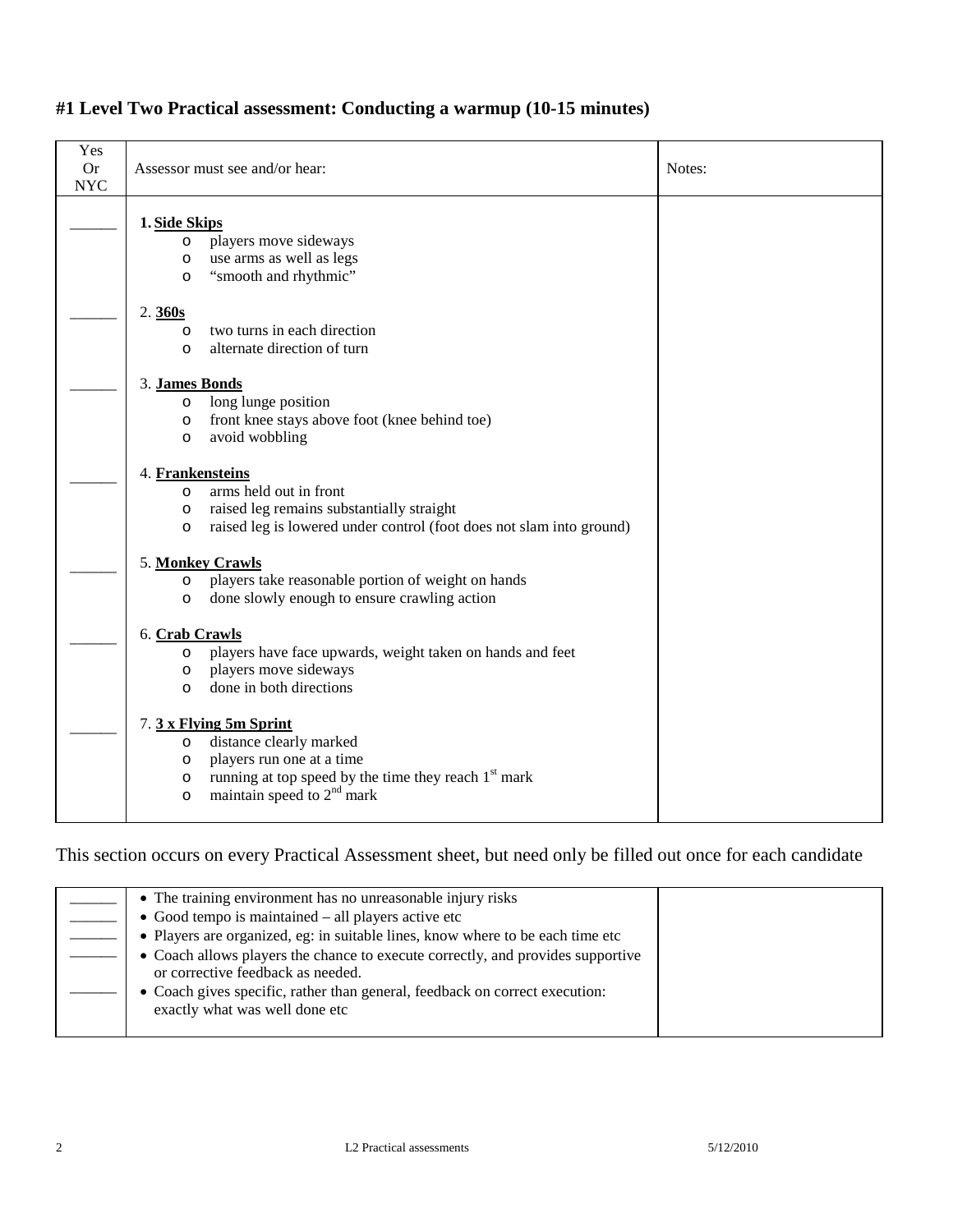| Yes<br><b>Or</b><br><b>NYC</b> | Assessor must see and/or hear:                                                                                                                                                                                                                                                                                                                                      | Notes: |
|--------------------------------|---------------------------------------------------------------------------------------------------------------------------------------------------------------------------------------------------------------------------------------------------------------------------------------------------------------------------------------------------------------------|--------|
|                                | 1. Play Catch.<br>o Players are suitably paired<br>o Players are cooperating with each other<br>o Players are a suitable distance apart<br>Each pair is throwing ball parallel to other pairs.<br>$\circ$<br>Task is adjusted to suit individuals<br>$\circ$<br>2. Pony Express (basic relay version).<br>o Players are suitably spaced                             |        |
|                                | Players attempt relay<br>$\circ$<br>o Competition is introduced once skill level is sufficient.<br>3. Square/Triangles (clockwise).<br>o Players are suitably grouped in triangles and a suitable distance apart<br>o Players are cooperating with each other, attempting to move ball around<br>triangle<br>o Only proficient groups are encouraged to be quicker. |        |

#### **#2 Level Two Practical assessment: Throwing activities (10-15 minutes)**

| • The training environment has no unreasonable injury risks                                                          |  |
|----------------------------------------------------------------------------------------------------------------------|--|
| $\bullet$ Good tempo is maintained $-$ all players active etc                                                        |  |
| • Players are organized, eg: in suitable lines, know where to be each time etc                                       |  |
| • Coach allows players the chance to execute correctly, and provides supportive<br>or corrective feedback as needed. |  |
| • Coach gives specific, rather than general, feedback on correct execution:<br>exactly what was well done etc        |  |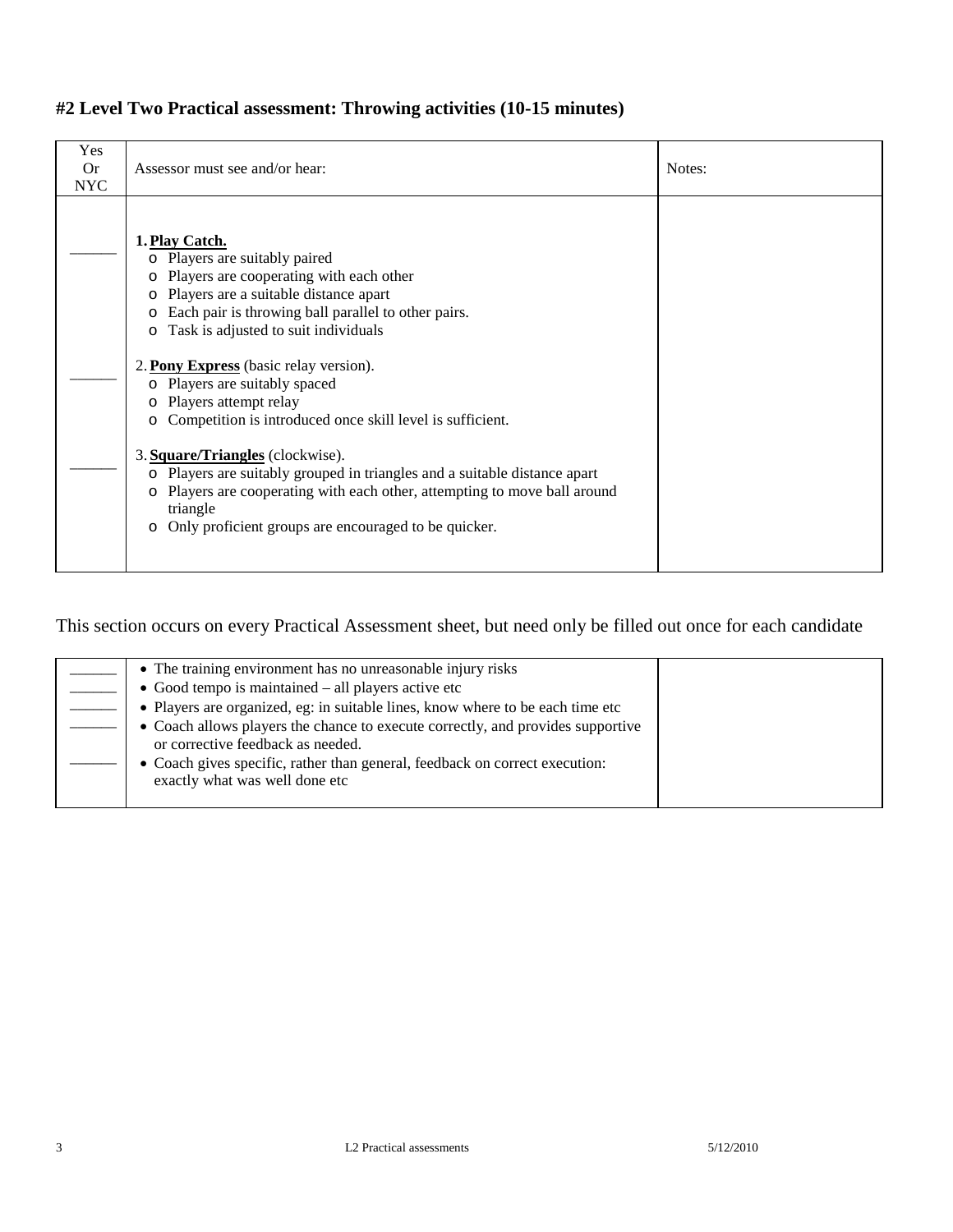| Yes<br><b>Or</b><br><b>NYC</b> | Assessor must see and/or hear:                                                                                                                                                                                    | Notes: |
|--------------------------------|-------------------------------------------------------------------------------------------------------------------------------------------------------------------------------------------------------------------|--------|
|                                | <b>Sprint Relay</b><br>o players are grouped and given clear explanation of rules<br>o game is played at good tempo                                                                                               |        |
|                                | <b>Weave Relay:</b><br>o players are correctly grouped and spaced in lines<br>o by their performance, players demonstrate clear understanding of the game<br>o good tempo is maintained with total participation. |        |
|                                | <b>Chain Relay:</b><br>o groups and cones are correctly arranged<br>o chains must be unbroken<br>o game continues until all players have run at the head of a chain.                                              |        |
|                                | <b>Grab the Glove</b><br>o game is played under "Beach Flags" rules<br>o coach introduces variations (e.g. changes distances between players and gloves;<br>takes one glove out each time a new "grab" begins.)   |        |
|                                | <b>Chain Tag:</b><br>designated area is clearly marked<br>$\circ$<br>rules clearly explained<br>$\circ$<br>only legitimate tags are recognised.<br>$\circ$                                                        |        |

### **#3 Level Two Practical assessment: Running activities (10-15 minutes)**

| • The training environment has no unreasonable injury risks                                                          |  |
|----------------------------------------------------------------------------------------------------------------------|--|
| $\bullet$ Good tempo is maintained $-$ all players active etc                                                        |  |
| • Players are organized, eg: in suitable lines, know where to be each time etc                                       |  |
| • Coach allows players the chance to execute correctly, and provides supportive<br>or corrective feedback as needed. |  |
| • Coach gives specific, rather than general, feedback on correct execution:<br>exactly what was well done etc        |  |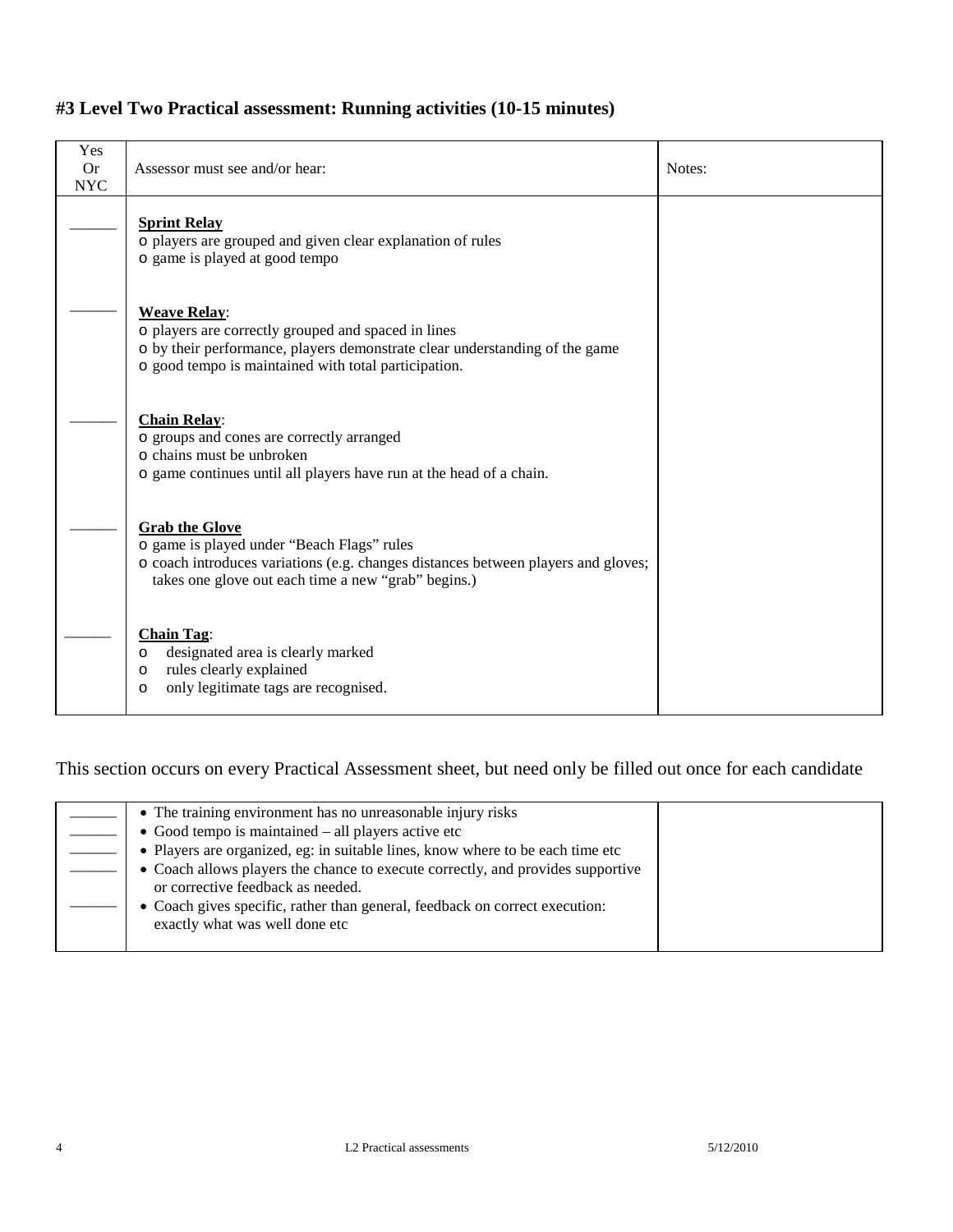| #4 Level Two Practical assessment: Fielding activities (10-15 minutes) |  |  |  |
|------------------------------------------------------------------------|--|--|--|
|------------------------------------------------------------------------|--|--|--|

| Yes<br><b>Or</b><br><b>NYC</b> | Assessor must see and/or hear:                                                                                                                                                                                                                                                                  | Notes: |
|--------------------------------|-------------------------------------------------------------------------------------------------------------------------------------------------------------------------------------------------------------------------------------------------------------------------------------------------|--------|
|                                | <b>Fielding Soccer</b><br>o Field has target at each end and is clearly marked<br>o players demonstrate their understanding of rules (e.g. no running with ball)<br>o rules modified to increase enjoyment and challenge (e.g. loss of possession at a<br>fumble)<br>o all players contributing |        |
|                                | <b>Baseball Squash</b><br>o area correctly marked out<br>o play moves at quick tempo for maximum participation<br>o players keeping individual scores<br>o feedback to players on correct technique<br>o rules modified if necessary (e.g. ball rolling outside markers)                        |        |
|                                | <b>Groundball Relay</b><br>o suggest some key points which will help consistency<br>o encourage fun and competitiveness                                                                                                                                                                         |        |

| • The training environment has no unreasonable injury risks                                                          |  |
|----------------------------------------------------------------------------------------------------------------------|--|
| $\bullet$ Good tempo is maintained $-$ all players active etc                                                        |  |
| • Players are organized, eg: in suitable lines, know where to be each time etc                                       |  |
| • Coach allows players the chance to execute correctly, and provides supportive<br>or corrective feedback as needed. |  |
| • Coach gives specific, rather than general, feedback on correct execution:<br>exactly what was well done etc        |  |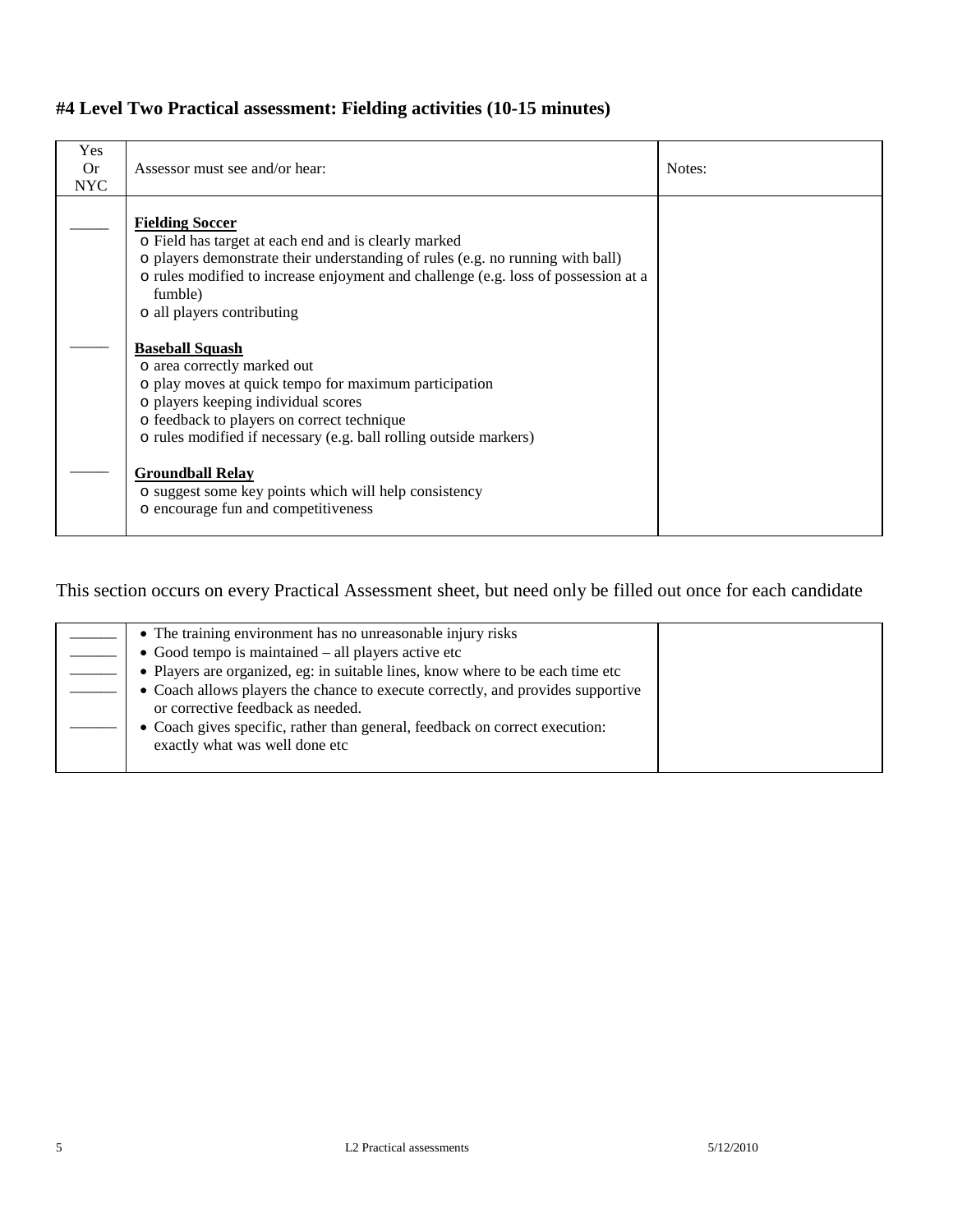| Yes<br><b>Or</b><br><b>NYC</b> | Assessor must see and/or hear:                                                                                                                                                                                                                               | Notes: |
|--------------------------------|--------------------------------------------------------------------------------------------------------------------------------------------------------------------------------------------------------------------------------------------------------------|--------|
|                                | • Players and all necessary equipment are organized<br>• Sufficient tees (at least one per four players), bats and balls                                                                                                                                     |        |
|                                | <b>Side Toss</b><br>o safety is stressed before activity commences<br>o coach regularly checks exactly where the ball is being tossed<br>o set number of swings per hitter to ensure rotation of tasks<br>o positive feedback for hitters making good swings |        |
|                                | <b>Continuous Baseball</b><br>o players demonstrate their understanding of the rules<br>o safety is stressed (e.g. no throwing the bat)<br>o teams keep own score<br>o pitcher changes regularly                                                             |        |
|                                | <b>Stick Ball</b><br>o coach elicits rules from the players<br>o quick tempo for maximum participation                                                                                                                                                       |        |

#### **#5 Level Two Practical assessment: Hitting activities (15-30 minutes)**

| • The training environment has no unreasonable injury risks                                                          |  |
|----------------------------------------------------------------------------------------------------------------------|--|
| • Good tempo is maintained $-$ all players active etc                                                                |  |
| • Players are organized, eg: in suitable lines, know where to be each time etc                                       |  |
| • Coach allows players the chance to execute correctly, and provides supportive<br>or corrective feedback as needed. |  |
| • Coach gives specific, rather than general, feedback on correct execution:<br>exactly what was well done etc        |  |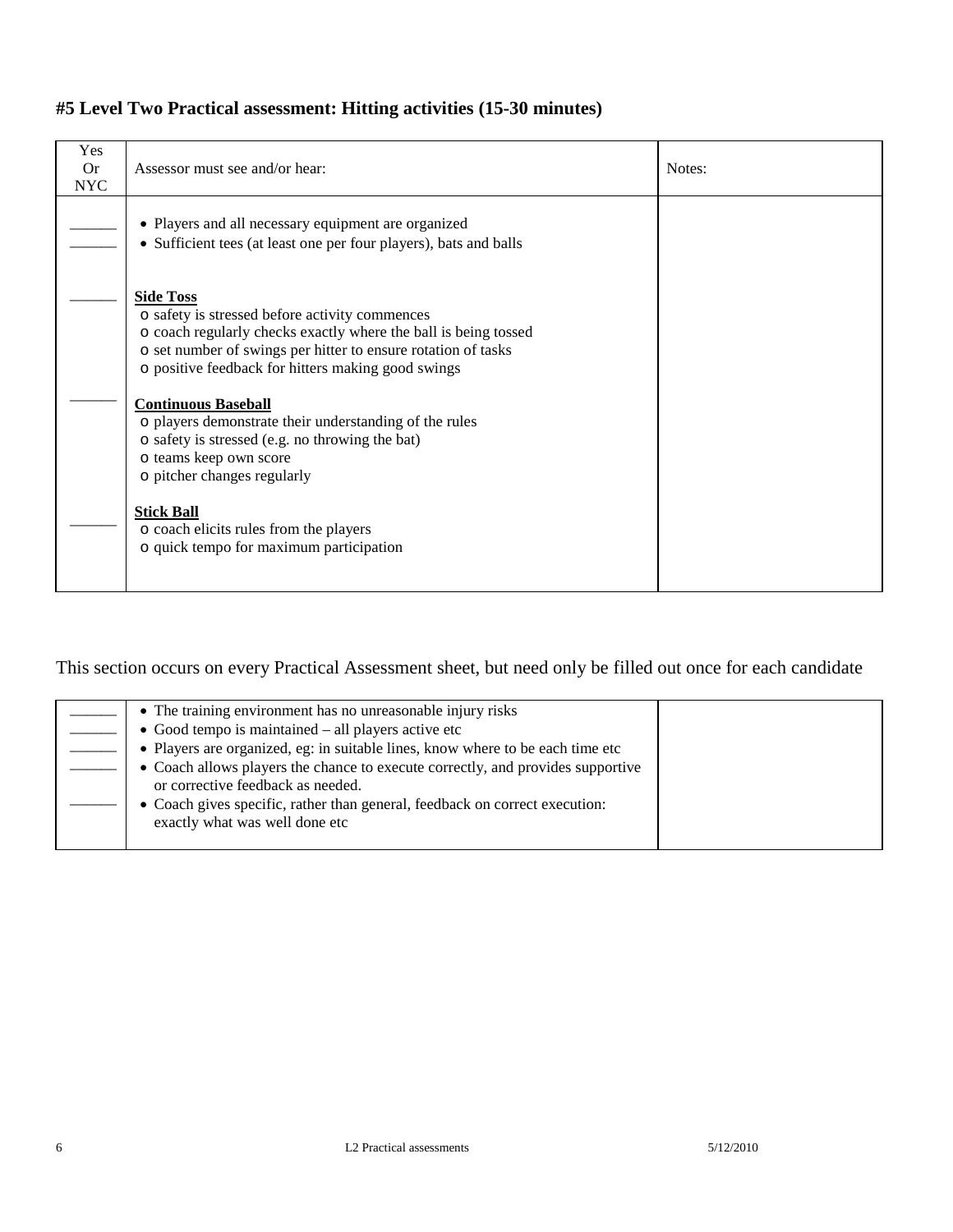## **#6 Level Two Practical assessment: Fly Ball Activities (5-15 minutes)**

| Yes<br>Or.<br><b>NYC</b> | Assessor must see and/or hear:                                                                                                                                                                                                                                   | Notes: |
|--------------------------|------------------------------------------------------------------------------------------------------------------------------------------------------------------------------------------------------------------------------------------------------------------|--------|
|                          | 1. Partner Lobs<br>o Compatible pairs<br>o Players understand drill<br>o Coach reminds players to attempt to catch ball at or above eye level                                                                                                                    |        |
|                          | 2. Running Fly Balls<br>o Coach explains drill clearly; players understand what to do<br>o Coach lobs ball in a manner suitable for the player to catch on the run<br>o Coach reminds players to use one hand when catching on the run                           |        |
|                          | 3. Tennis Racquet Fly Balls<br>o Coach has racquet and sufficient tennis balls<br>o Players are organized and positioned for effective practice<br>o Coach hits suitably challenging fly for each player<br>o Each player has several successful attempts        |        |
|                          | 4. Tennis Racquet "Over the Line":<br>o Coach has racquet and sufficient tennis balls; playing area is organised<br>o Players are organized and understand the game<br>o Coach works to maintain enthusiasm and fast tempo<br>o Coach modifies game if necessary |        |

|  |  | • The training environment has no unreasonable injury risks<br>$\bullet$ Good tempo is maintained – all players active etc<br>• Players are organized, eg: in suitable lines, know where to be each time etc<br>• Coach allows players the chance to execute correctly, and provides supportive<br>or corrective feedback as needed.<br>• Coach gives specific, rather than general, feedback on correct execution:<br>exactly what was well done etc |  |
|--|--|-------------------------------------------------------------------------------------------------------------------------------------------------------------------------------------------------------------------------------------------------------------------------------------------------------------------------------------------------------------------------------------------------------------------------------------------------------|--|
|--|--|-------------------------------------------------------------------------------------------------------------------------------------------------------------------------------------------------------------------------------------------------------------------------------------------------------------------------------------------------------------------------------------------------------------------------------------------------------|--|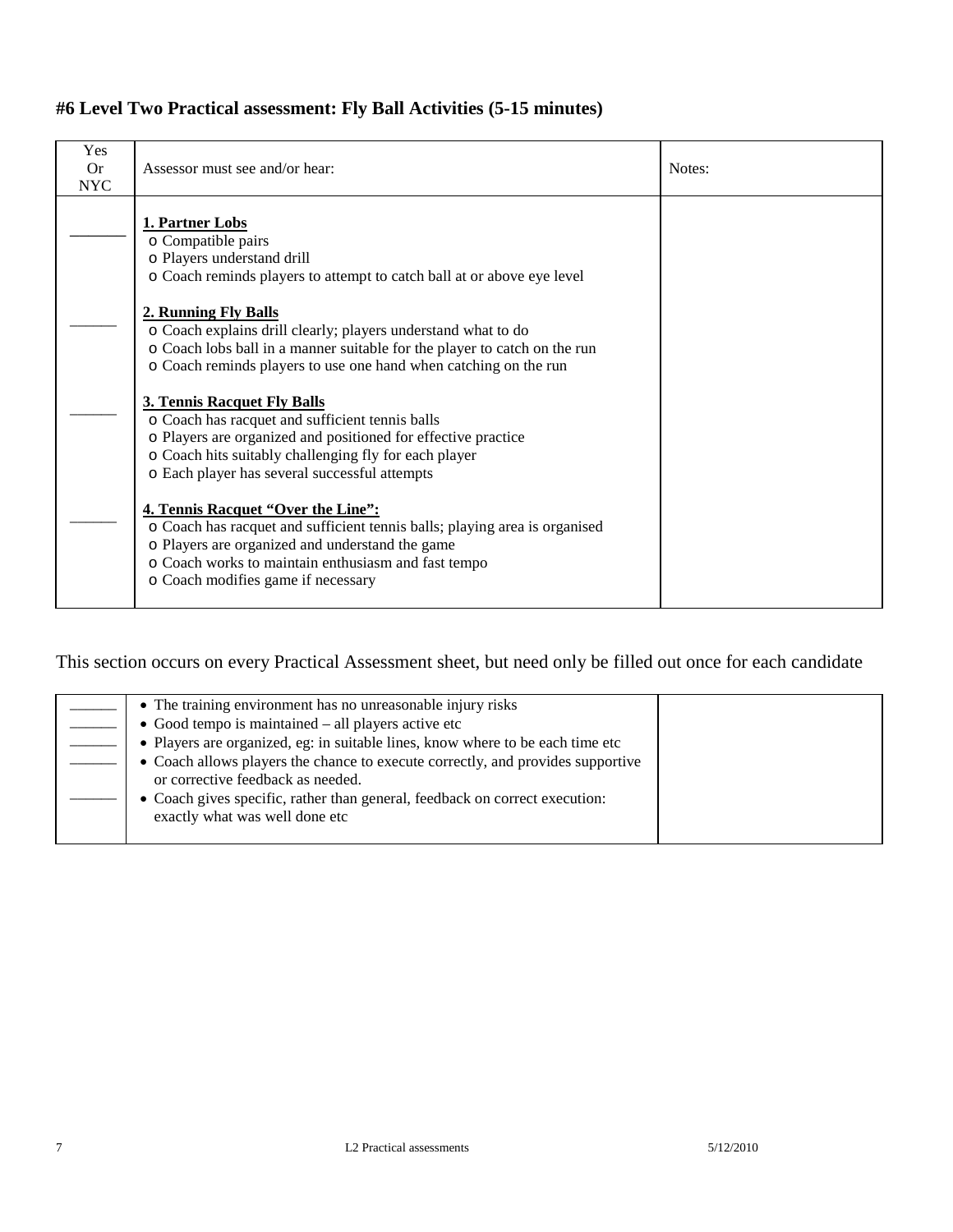|  | #7 Level Two Practical assessment: Baserunning Activities (5-15 minutes) |
|--|--------------------------------------------------------------------------|
|--|--------------------------------------------------------------------------|

| Yes<br><b>Or</b><br><b>NYC</b> | Assessor must see and/or hear:                                                                                                                                                                                                                                                                                            | Notes: |
|--------------------------------|---------------------------------------------------------------------------------------------------------------------------------------------------------------------------------------------------------------------------------------------------------------------------------------------------------------------------|--------|
|                                | Coach outlines the two basic rules:<br>A good baserunner always knows where the ball is!<br>$\circ$<br>Keep running until someone stops you! (your coach or the fielder)<br>$\circ$<br>Coach provides instruction and feedback on listed key points:                                                                      |        |
|                                | 1. H-1B on infield grounder.<br>accelerate hard then turn head to find the ball<br>$\circ$<br>continue to accelerate through bag<br>$\circ$<br>once bag is touched, turn head to right, looking for possible overthrow<br>$\circ$<br>and a chance to go to 2B                                                             |        |
|                                | 2. H-1B on grounder getting through to outfield.<br>accelerate hard then turn find the ball<br>$\circ$<br>once you see it is through, swing wide to get best turn to 2B<br>$\circ$<br>touch inside corner and go as far toward 2B as fielders will allow.<br>$\circ$                                                      |        |
|                                | 3.1B-3B on safe hit to outfield.<br>Get a good secondary lead, see ball hit and read it<br>$\circ$<br>break hard on contact, reading the ball as you run<br>$\circ$<br>swing out to RF to get a better turn at 2B<br>$\circ$<br>make good turn and touch inside corner, keeping speed up all the way to<br>$\circ$<br>3B. |        |
|                                | 4.2B-H on safe hit to outfield<br>o Get a good secondary lead, see ball hit and read it<br>break hard on contact, reading the ball as you run<br>$\circ$<br>swing out to LF to get a better turn at 3B<br>$\circ$<br>make good turn and touch inside corner, keeping speed up all the way to<br>$\circ$<br>Home.          |        |

| • The training environment has no unreasonable injury risks                                                          |  |
|----------------------------------------------------------------------------------------------------------------------|--|
| • Good tempo is maintained $-$ all players active etc                                                                |  |
| • Players are organized, eg: in suitable lines, know where to be each time etc                                       |  |
| • Coach allows players the chance to execute correctly, and provides supportive<br>or corrective feedback as needed. |  |
|                                                                                                                      |  |
| • Coach gives specific, rather than general, feedback on correct execution:                                          |  |
| exactly what was well done etc                                                                                       |  |
|                                                                                                                      |  |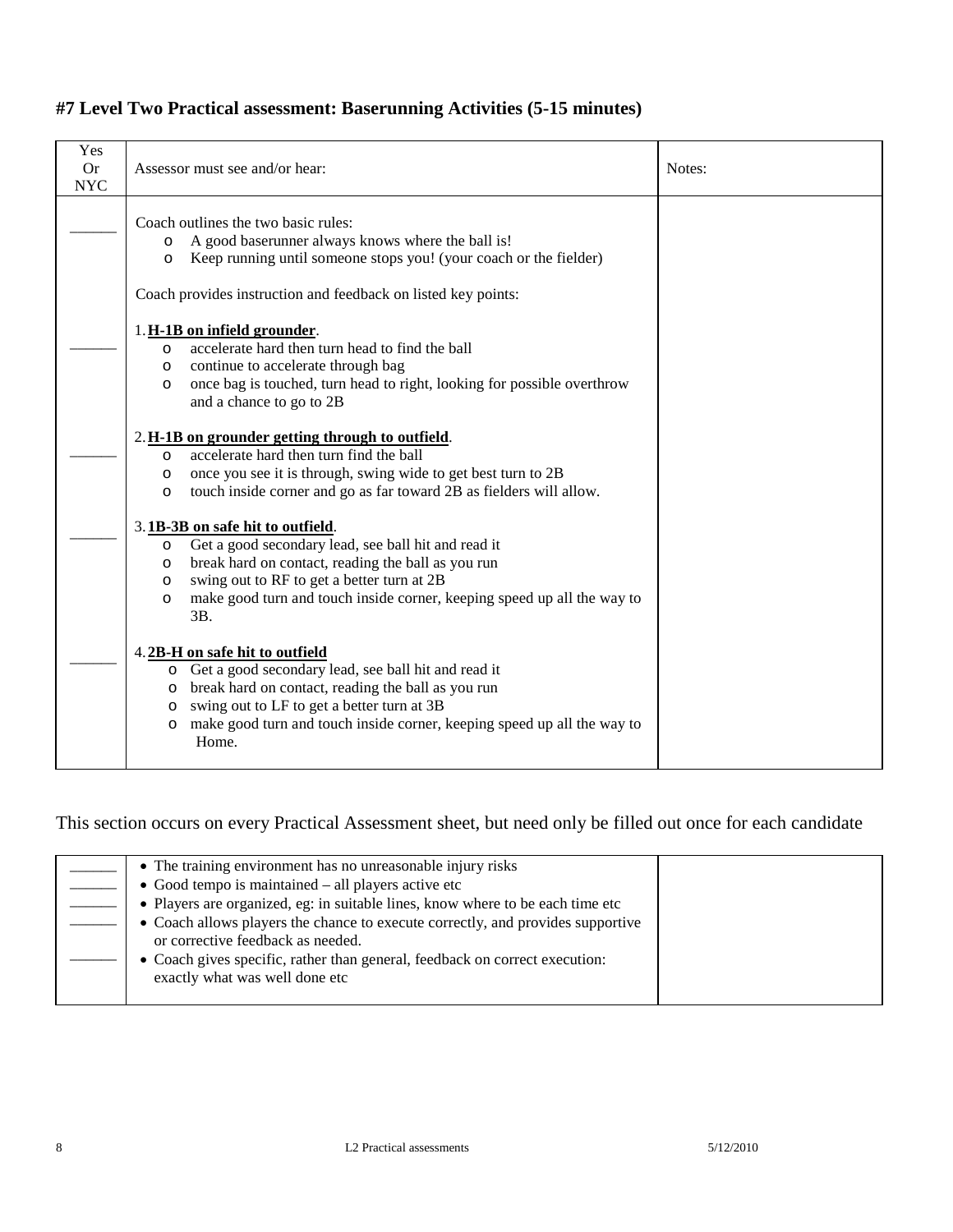## **#8 Level Two Practical assessment: Low-risk Sliding Activities (5-15 minutes)**

| Yes<br><b>Or</b><br><b>NYC</b> |            | Assessor must see and/or hear:                                                | Notes: |
|--------------------------------|------------|-------------------------------------------------------------------------------|--------|
|                                |            | Coach outlines the two basic rules:                                           |        |
|                                | $\circ$    | You have to run fast to slide properly                                        |        |
|                                | $\circ$    | Don't jump up to slide: just drop down                                        |        |
|                                |            |                                                                               |        |
|                                |            | Coach has equipment organized and provides instruction and feedback on listed |        |
|                                | key points |                                                                               |        |
|                                |            | 1. Wet plastic sheet.                                                         |        |
|                                | $\circ$    | A large & suitably restrained sheet of plastic is laid out and wet down (no   |        |
|                                |            | detergent).                                                                   |        |
|                                | $\circ$    | With shoes off, players run up one at a time and slide as far as they can,    |        |
|                                |            | remaining balanced.                                                           |        |
|                                | $\circ$    | Correct figure-4 leg position highlighted                                     |        |
|                                | $\circ$    | A base (or some target) is provided at the far end so that players can        |        |
|                                |            | practice making contact and standing up.                                      |        |
|                                | $\circ$    | Variation: head first – slide on belly, not arms                              |        |
|                                |            | 2. Cardboard sheet.                                                           |        |
|                                | $\circ$    | Uses a large piece of cardboard on good grass surface                         |        |
|                                | $\circ$    | With shoes off, players run up one at a time and slide as far as they can,    |        |
|                                |            | remaining balanced.                                                           |        |
|                                | $\circ$    | Correct figure-4 leg position highlighted                                     |        |
|                                | $\circ$    | As an extensions activity: a base (or some target) is positioned at the far   |        |
|                                |            | end so that players can practice making contact and standing up.              |        |
|                                |            | 3. Protective clothing.                                                       |        |
|                                | $\circ$    | Oversized jeans or tracksuit pants are provided to practice sliding on        |        |
|                                |            | grass and/or dirt.                                                            |        |
|                                | $\circ$    | Players run up one at a time and slide as far as they can, remaining          |        |
|                                |            | balanced.                                                                     |        |
|                                | $\circ$    | Correct figure-4 leg position highlighted                                     |        |
|                                | $\circ$    | As an extensions activity: a base (or some target) is positioned at the far   |        |
|                                |            | end so that players can practice making contact and standing up.              |        |
|                                |            | 4. Wet or otherwise slippery grass.                                           |        |
|                                | $\circ$    | Coach selects good grass surface (avoid damaging an important surface,        |        |
|                                |            | eg infield).                                                                  |        |
|                                | $\circ$    | Players slide in uniform                                                      |        |
|                                | $\circ$    | Players run up one at a time and slide, remaining balanced.                   |        |
|                                | $\circ$    | Correct figure-4 leg position highlighted                                     |        |
|                                | $\circ$    | As an extensions activity: a base (or some target) is positioned at the far   |        |
|                                |            | end so that players can practice making contact and standing up.              |        |
|                                | $\circ$    | Variations: popup slide (stand up quickly once you hit the base); head        |        |
|                                |            | first – slide on belly, not arms                                              |        |

| • The training environment has no unreasonable injury risks                     |  |
|---------------------------------------------------------------------------------|--|
| • Good tempo is maintained $-$ all players active etc                           |  |
| • Players are organized, eg: in suitable lines, know where to be each time etc  |  |
| • Coach allows players the chance to execute correctly, and provides supportive |  |
| or corrective feedback as needed.                                               |  |
| • Coach gives specific, rather than general, feedback on correct execution:     |  |
| exactly what was well done etc                                                  |  |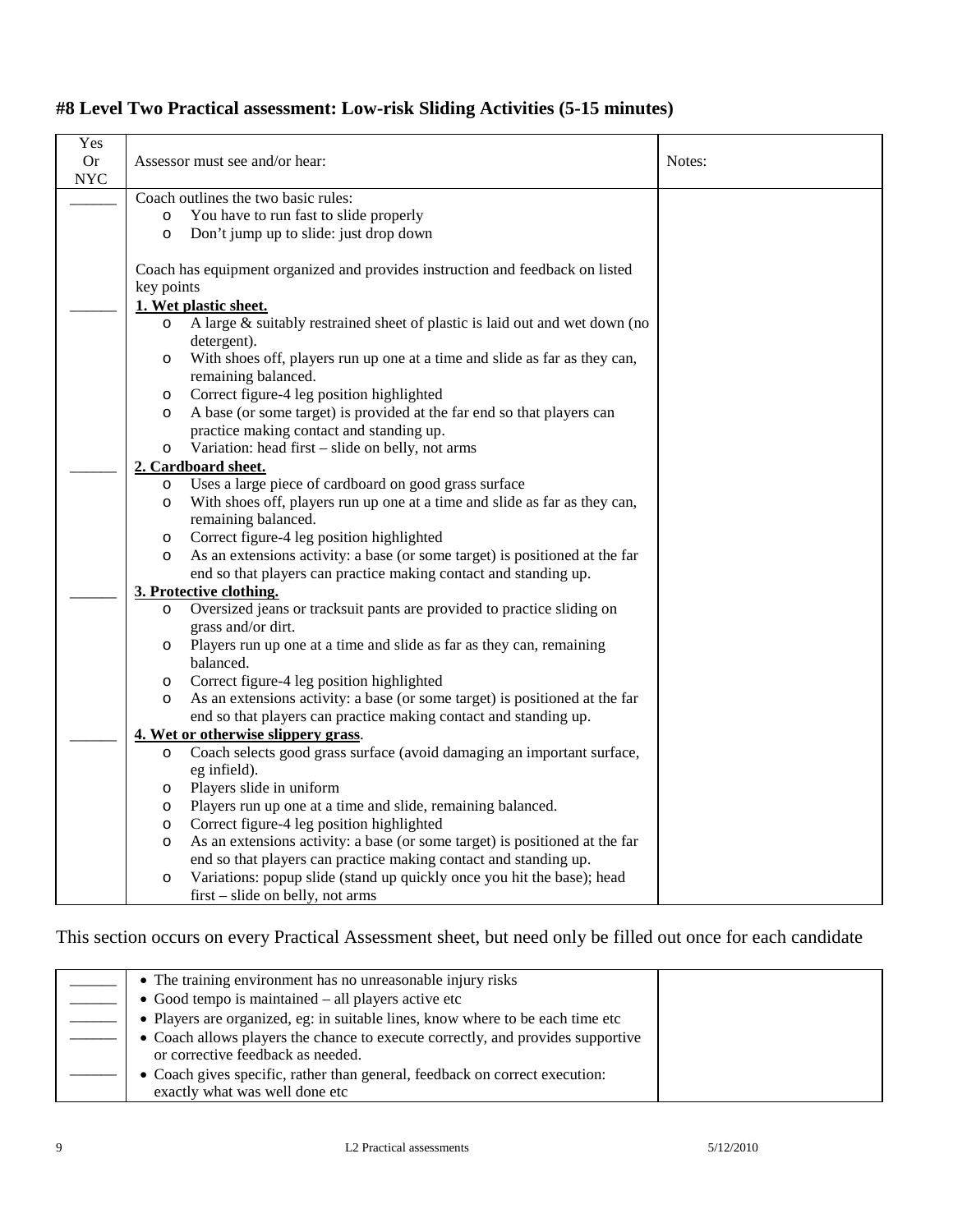## **#9 Level Two Practical assessment: Coaching during a Game (30-60 minutes)**

(This is to be completed by a mentor as part of the coach's updating requirements)

| Yes<br><b>Or</b><br><b>NYC</b> | Assessor must see and/or hear:                                                                                                                                                                                                                                                                                                                                                                                                                                                                                                                                                                         | Notes: |
|--------------------------------|--------------------------------------------------------------------------------------------------------------------------------------------------------------------------------------------------------------------------------------------------------------------------------------------------------------------------------------------------------------------------------------------------------------------------------------------------------------------------------------------------------------------------------------------------------------------------------------------------------|--------|
|                                | 1. Organisation.<br>1. Preparing for game<br>o Line-up is written out (offensive and defensive) and displayed<br>o Players are informed of positions etc<br>Warm-up is conducted (including batting and fielding practice if feasible)<br>O<br>o Everyone ready on time<br>2. The bench:<br>o Players sit in batting order<br>o one hitter on deck<br>gloves and drinks arranged for ease of access<br>$\circ$<br>o parents stay out<br>o 60 sec changes between inning<br>everyone runs to position (and off when opposition inning is over)<br>O<br>gloves taken out to those on base etc<br>$\circ$ |        |
|                                | 2. Safety Issues<br>o Helmets are used by hitters and base-runners<br>o Bench players are safe distance and or behind safe screen<br>o Collisions between players are not encouraged                                                                                                                                                                                                                                                                                                                                                                                                                   |        |
|                                | 3. Coaches<br>o Correctly positioned<br>o Good tempo and body language                                                                                                                                                                                                                                                                                                                                                                                                                                                                                                                                 |        |
|                                | 4. Philosophy<br>o Coach encourages enthusiasm and effort<br>o No over-emphasis on winning<br>o Coach supports efforts of officials                                                                                                                                                                                                                                                                                                                                                                                                                                                                    |        |
|                                | 5. Coach does nothing to show poor knowledge of basic rules:<br>o Scoring runs<br>o Foul balls<br>o Force outs<br>o Fly ball and tagging up etc.<br>o Batting order<br>o Local rules about number of strikes, number of hitters, outs per inning,<br>throwing bat, sliding plays etc                                                                                                                                                                                                                                                                                                                   |        |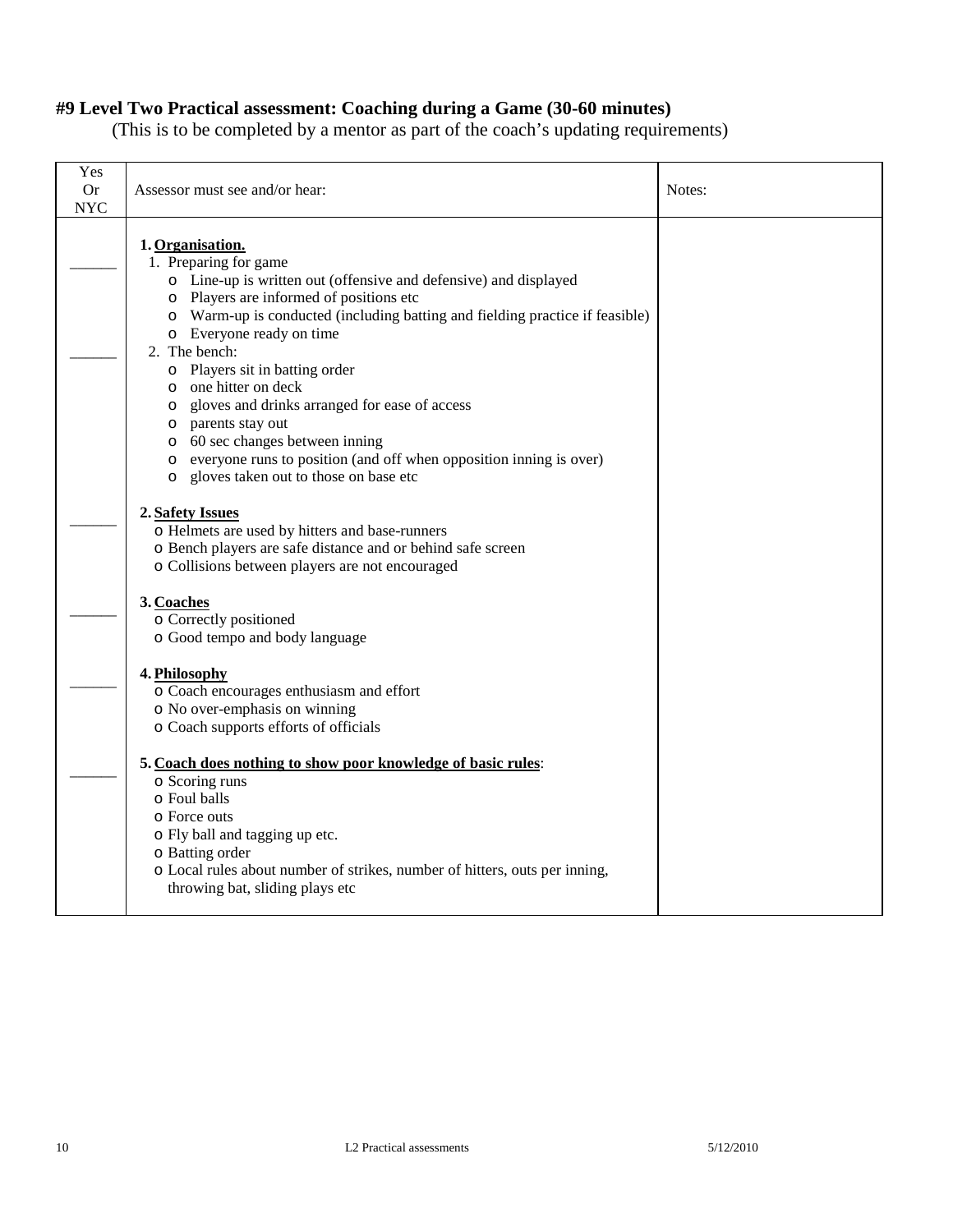## **#10 Level Two Practical Assessment: Explain fundamental safety guidelines to players**

| Yes.<br><b>Or</b><br><b>NYC</b> | Assessor must see and/or hear:                                                                                                                                                                                                                                                                                                                                                                                                                                                                                     | Notes: |
|---------------------------------|--------------------------------------------------------------------------------------------------------------------------------------------------------------------------------------------------------------------------------------------------------------------------------------------------------------------------------------------------------------------------------------------------------------------------------------------------------------------------------------------------------------------|--------|
|                                 | Coach gains the attention of every player<br>$\circ$<br>These issues of safety are clearly explained:<br>O<br>All must ensure the playing area and surrounds are safe.<br>O<br>Hitter and all base-runners must wear a helmet<br>On deck hitter must remain at least 15m back from hitter<br>$\cap$<br>Bats and balls can be dangerous and may fly unexpectedly in any<br>$\circ$<br>direction<br>Players must avoid unnecessary collisions<br>$\circ$<br>Coach questions players to test their understanding<br>O |        |

| • The training environment has no unreasonable injury risks                                                          |  |
|----------------------------------------------------------------------------------------------------------------------|--|
| $\bullet$ Good tempo is maintained $-$ all players active etc                                                        |  |
| • Players are organized, eg: in suitable lines, know where to be each time etc                                       |  |
| • Coach allows players the chance to execute correctly, and provides supportive<br>or corrective feedback as needed. |  |
| • Coach gives specific, rather than general, feedback on correct execution:<br>exactly what was well done etc        |  |
|                                                                                                                      |  |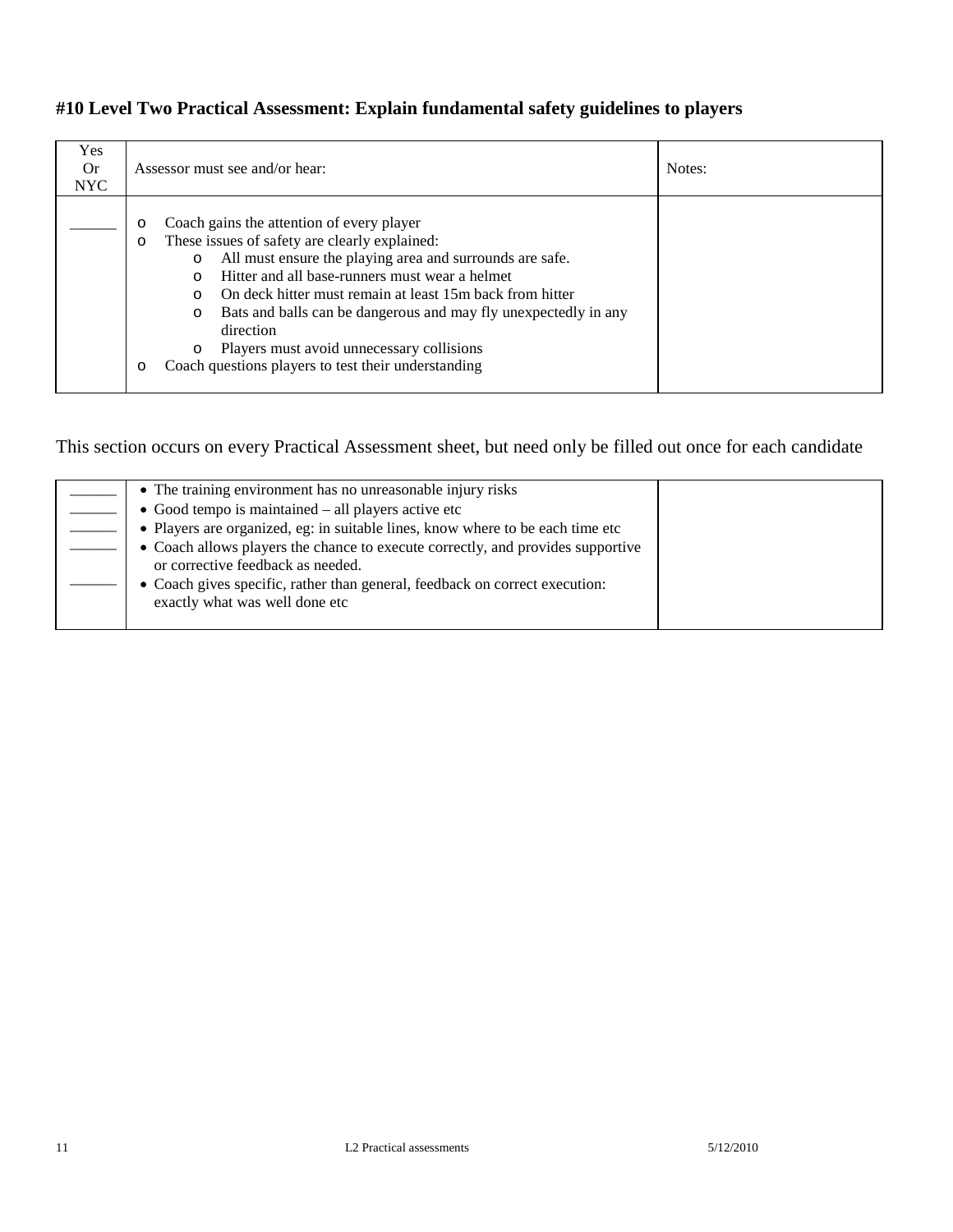| Yes<br><b>Or</b><br><b>NYC</b> | Assessor must see and/or hear:                                                                                                                                                                                                                                                                                                                                                                                                                                                                                                                                                                                         | Notes: |
|--------------------------------|------------------------------------------------------------------------------------------------------------------------------------------------------------------------------------------------------------------------------------------------------------------------------------------------------------------------------------------------------------------------------------------------------------------------------------------------------------------------------------------------------------------------------------------------------------------------------------------------------------------------|--------|
|                                | The four basic elements of fielding are explained fully and in sequence<br>$\circ$<br>the ready position<br>go and get the ball<br>field the ball<br>"replace your feet" to throw<br>o the ground ball elements are sequentially outlined and demonstrated (using<br>players if necessary)<br>o these verbal cues within the four basic elements are heard clearly and<br>frequently as players practice<br>"wide base"<br>"don't stand and wait"<br>"move through the ball as you field it"<br>"right foot to left, left to the target"<br>o opportunity is given for every player to field a number of ground balls. |        |

## **#11 Level Two Practical Assessment: Teach ground-ball basics**

| • The training environment has no unreasonable injury risks<br>$\bullet$ Good tempo is maintained – all players active etc<br>• Players are organized, eg: in suitable lines, know where to be each time etc<br>• Coach allows players the chance to execute correctly, and provides supportive<br>or corrective feedback as needed.<br>• Coach gives specific, rather than general, feedback on correct execution:<br>exactly what was well done etc |  |
|-------------------------------------------------------------------------------------------------------------------------------------------------------------------------------------------------------------------------------------------------------------------------------------------------------------------------------------------------------------------------------------------------------------------------------------------------------|--|
|                                                                                                                                                                                                                                                                                                                                                                                                                                                       |  |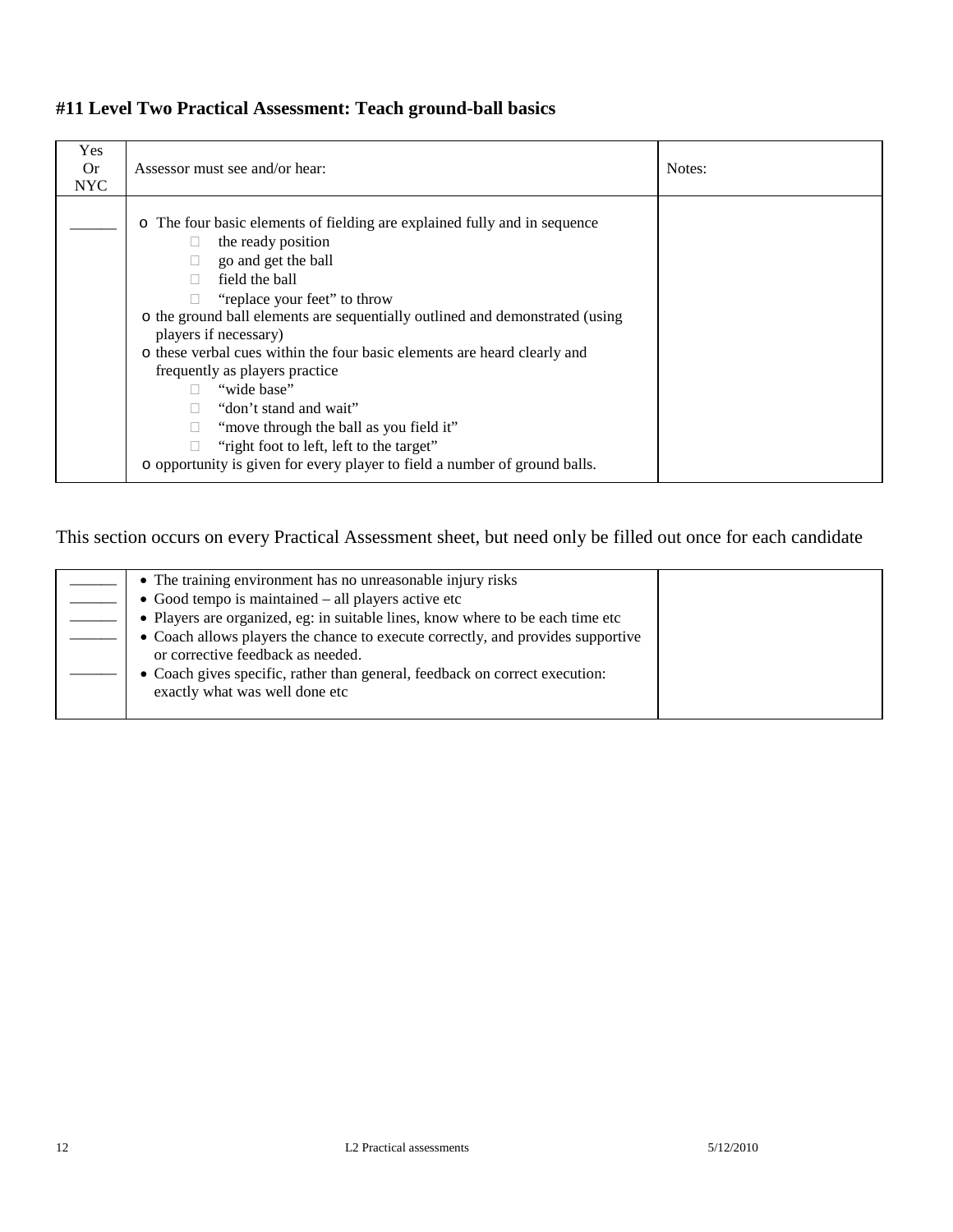### **#12 Level Two Practical Assessment: Instruct catching the ball with hand in backhand position**

| Yes<br><b>Or</b><br><b>NYC</b> | Assessor must see and/or hear:                                                                                                                                                                                          | Notes: |
|--------------------------------|-------------------------------------------------------------------------------------------------------------------------------------------------------------------------------------------------------------------------|--------|
|                                | o concept of the backhand side clearly explained<br>o receivers stand side-on to throwers and catch thrown balls in the backhand<br>position<br>o coach gradually "squares up" receivers maintaining backhand position. |        |

| • The training environment has no unreasonable injury risks<br>$\bullet$ Good tempo is maintained – all players active etc<br>• Players are organized, eg: in suitable lines, know where to be each time etc<br>• Coach allows players the chance to execute correctly, and provides supportive<br>or corrective feedback as needed.<br>• Coach gives specific, rather than general, feedback on correct execution:<br>exactly what was well done etc |  |
|-------------------------------------------------------------------------------------------------------------------------------------------------------------------------------------------------------------------------------------------------------------------------------------------------------------------------------------------------------------------------------------------------------------------------------------------------------|--|
|-------------------------------------------------------------------------------------------------------------------------------------------------------------------------------------------------------------------------------------------------------------------------------------------------------------------------------------------------------------------------------------------------------------------------------------------------------|--|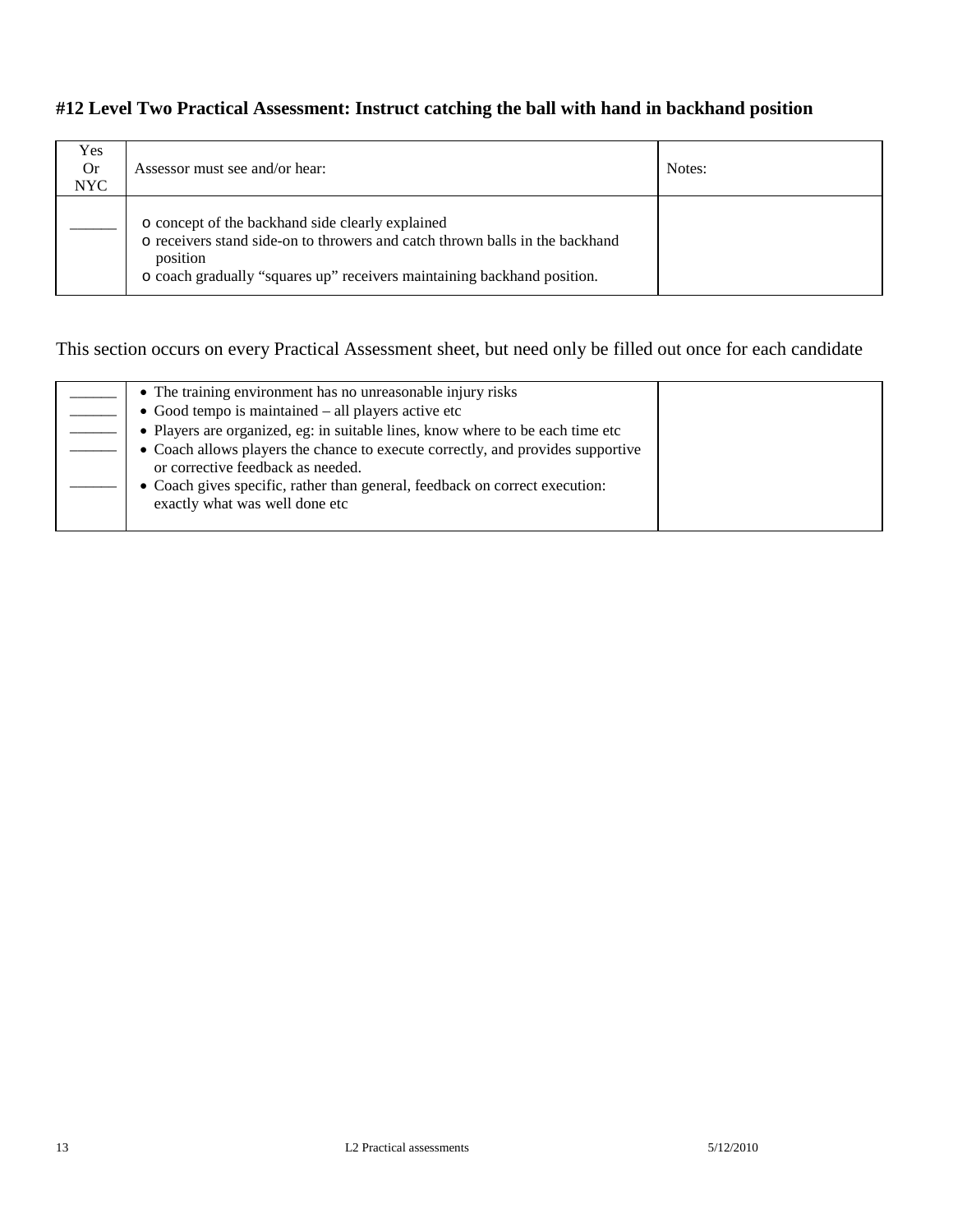### **#13 & #14 Level Two Practical Assessment: Explain the intent of the swing** & **Teach hitters effective drills for developing their swing**

| Yes<br><b>Or</b><br><b>NYC</b> |                              | Assessor must see and/or hear:                                                                                                                                                                                                                                                                                                                                                                             | Notes: |
|--------------------------------|------------------------------|------------------------------------------------------------------------------------------------------------------------------------------------------------------------------------------------------------------------------------------------------------------------------------------------------------------------------------------------------------------------------------------------------------|--------|
|                                | O<br>$\circ$                 | Coach stresses the aim of the swing $-$ "hit long line drives!"<br>Coach explains what this means.                                                                                                                                                                                                                                                                                                         |        |
|                                | O<br>$\circ$                 | in a safe environment, coach has batters take "dry" practice swings.<br>limits coaching to brief advice on<br>Stance (athletic and balanced, side on to pitcher, bat held<br>naturally in vicinity of rear shoulder)<br>Load (move weight back to prepare for a forceful swing) and<br>П.<br>Release (find the best way to get the barrel of the bat travelling<br>hard and flat through the contact zone) |        |
|                                | O<br>$\circ$<br>$\circ$<br>O | uses experienced players to model the swing<br>coach introduces hitting tees: allows each hitter opportunity to hit ball for<br>distance<br>gives players positive feedback for aggressive approach and hard contact<br>expand the strike zone: players practice hitting the ball from a variety of<br>tee positions                                                                                       |        |

| • The training environment has no unreasonable injury risks                                                          |  |
|----------------------------------------------------------------------------------------------------------------------|--|
| • Good tempo is maintained $-$ all players active etc                                                                |  |
| • Players are organized, eg: in suitable lines, know where to be each time etc                                       |  |
| • Coach allows players the chance to execute correctly, and provides supportive<br>or corrective feedback as needed. |  |
| • Coach gives specific, rather than general, feedback on correct execution:<br>exactly what was well done etc        |  |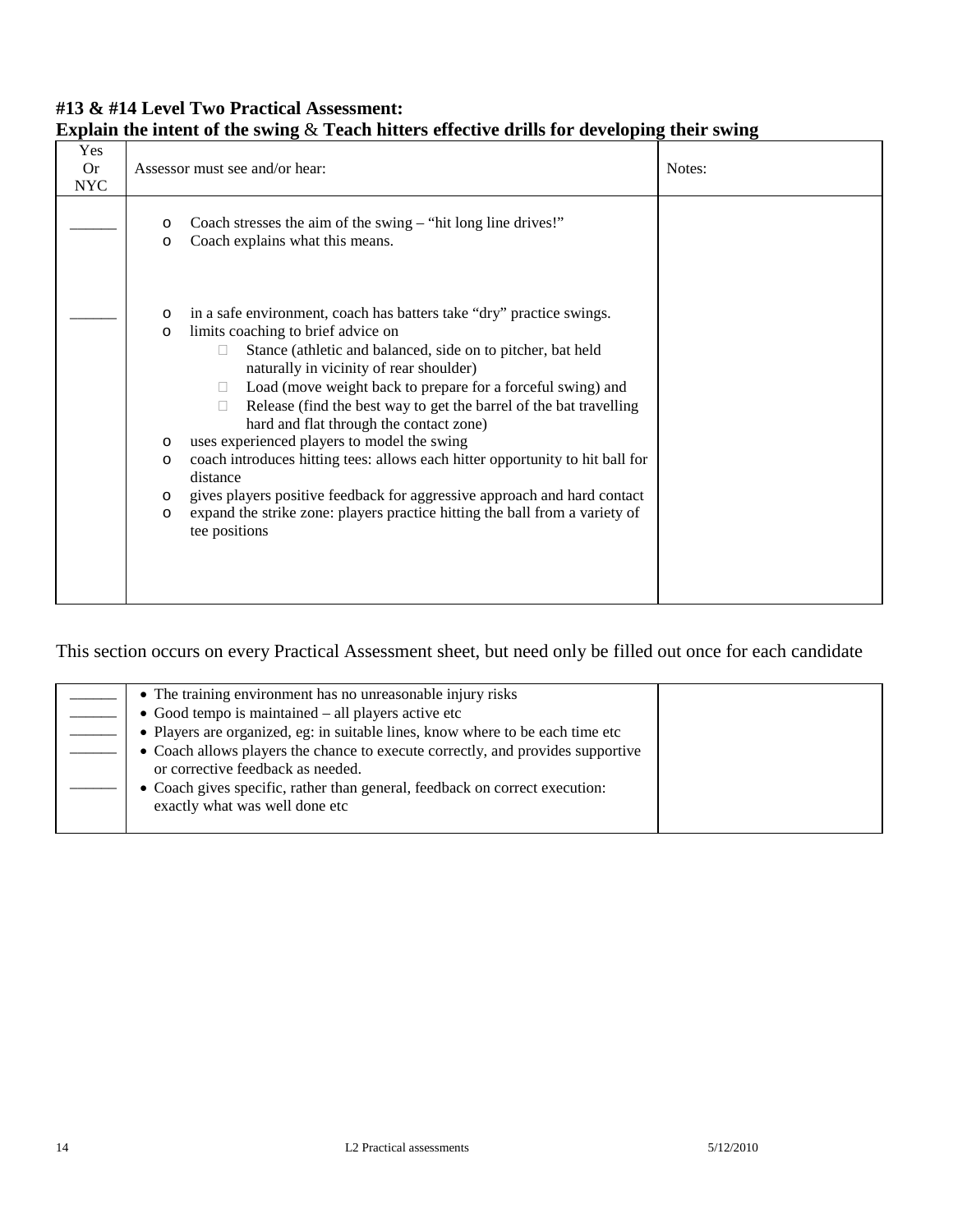### **#15 Level Two Practical Assessment: Position the catcher correctly in relation to hitter/home plate**

| Yes<br><b>Or</b><br>NYC | Assessor must see and/or hear:                                                                                                                                                                                                                                                                                                                                                                                                                                                                                                                                    | Notes: |
|-------------------------|-------------------------------------------------------------------------------------------------------------------------------------------------------------------------------------------------------------------------------------------------------------------------------------------------------------------------------------------------------------------------------------------------------------------------------------------------------------------------------------------------------------------------------------------------------------------|--------|
|                         | catcher is advised to crouch as far forward as possible without being hit by<br>$\circ$<br>swing<br>coach checks position of catcher's glove in relation to the hitter and the plate:<br>$\circ$<br>glove can usually be held in line with hitter's back foot.<br>centre of body and glove (target) aligned with centre of plate.<br>$\circ$<br>rationale of positioning is explained: if catcher is too far back, he or she<br>$\circ$<br>cannot catch ball at correct height,<br>$\circ$<br>is more likely to be distracted by the swing of the bat.<br>$\circ$ |        |

|  | • The training environment has no unreasonable injury risks<br>$\bullet$ Good tempo is maintained $-$ all players active etc<br>• Players are organized, eg: in suitable lines, know where to be each time etc<br>• Coach allows players the chance to execute correctly, and provides supportive<br>or corrective feedback as needed.<br>• Coach gives specific, rather than general, feedback on correct execution:<br>exactly what was well done etc |
|--|---------------------------------------------------------------------------------------------------------------------------------------------------------------------------------------------------------------------------------------------------------------------------------------------------------------------------------------------------------------------------------------------------------------------------------------------------------|
|--|---------------------------------------------------------------------------------------------------------------------------------------------------------------------------------------------------------------------------------------------------------------------------------------------------------------------------------------------------------------------------------------------------------------------------------------------------------|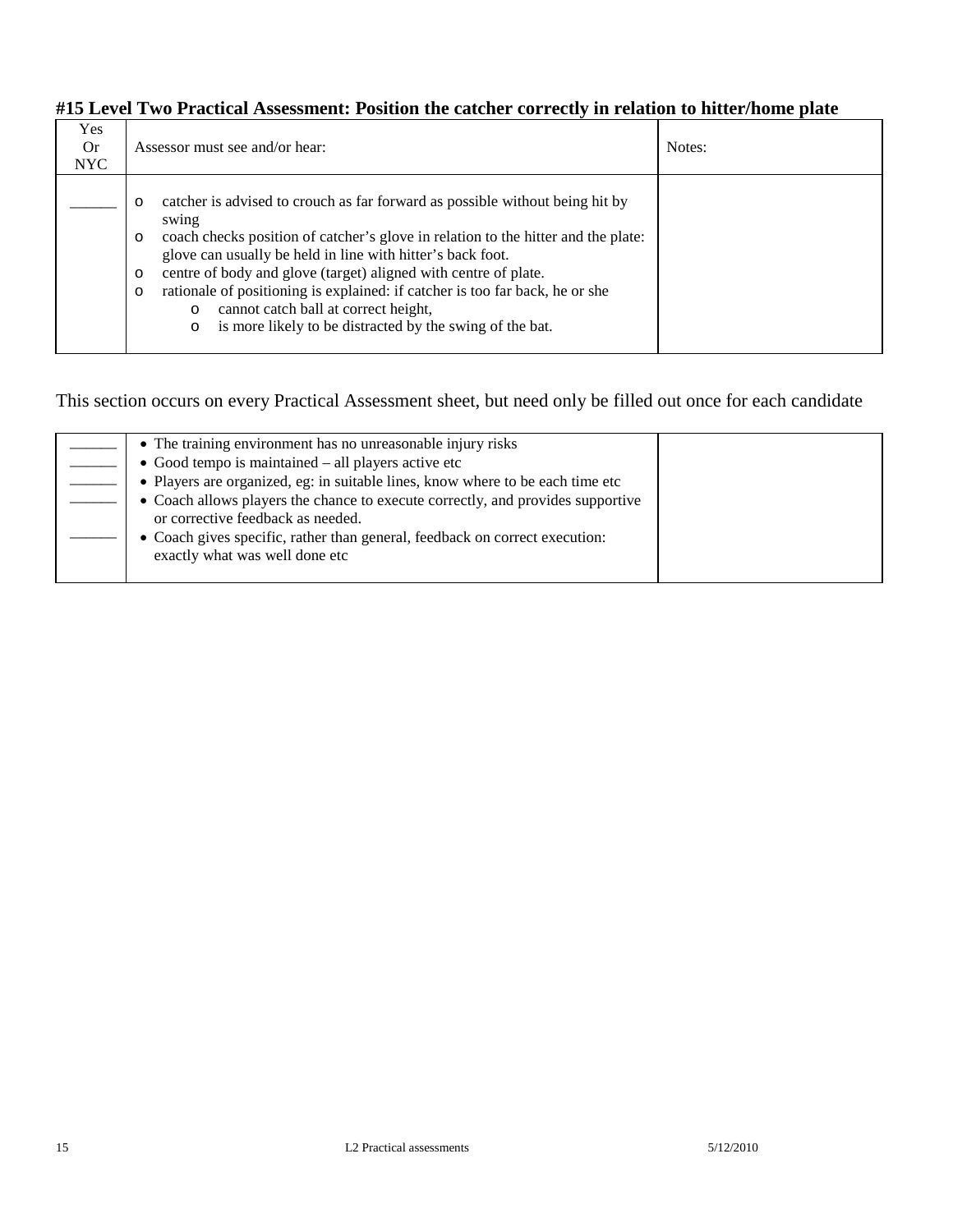## **#16 Level Two Practical Assessment: Teach the fielding positions**

| Yes<br><b>Or</b><br><b>NYC</b> | Assessor must see and/or hear:                                                                                      | Notes: |
|--------------------------------|---------------------------------------------------------------------------------------------------------------------|--------|
|                                | o coach explains the nine defensive positions and locations<br>o questions the players to test their understanding. |        |

| • The training environment has no unreasonable injury risks                                                          |  |
|----------------------------------------------------------------------------------------------------------------------|--|
| • Good tempo is maintained $-$ all players active etc                                                                |  |
| • Players are organized, eg: in suitable lines, know where to be each time etc                                       |  |
| • Coach allows players the chance to execute correctly, and provides supportive<br>or corrective feedback as needed. |  |
| • Coach gives specific, rather than general, feedback on correct execution:<br>exactly what was well done etc        |  |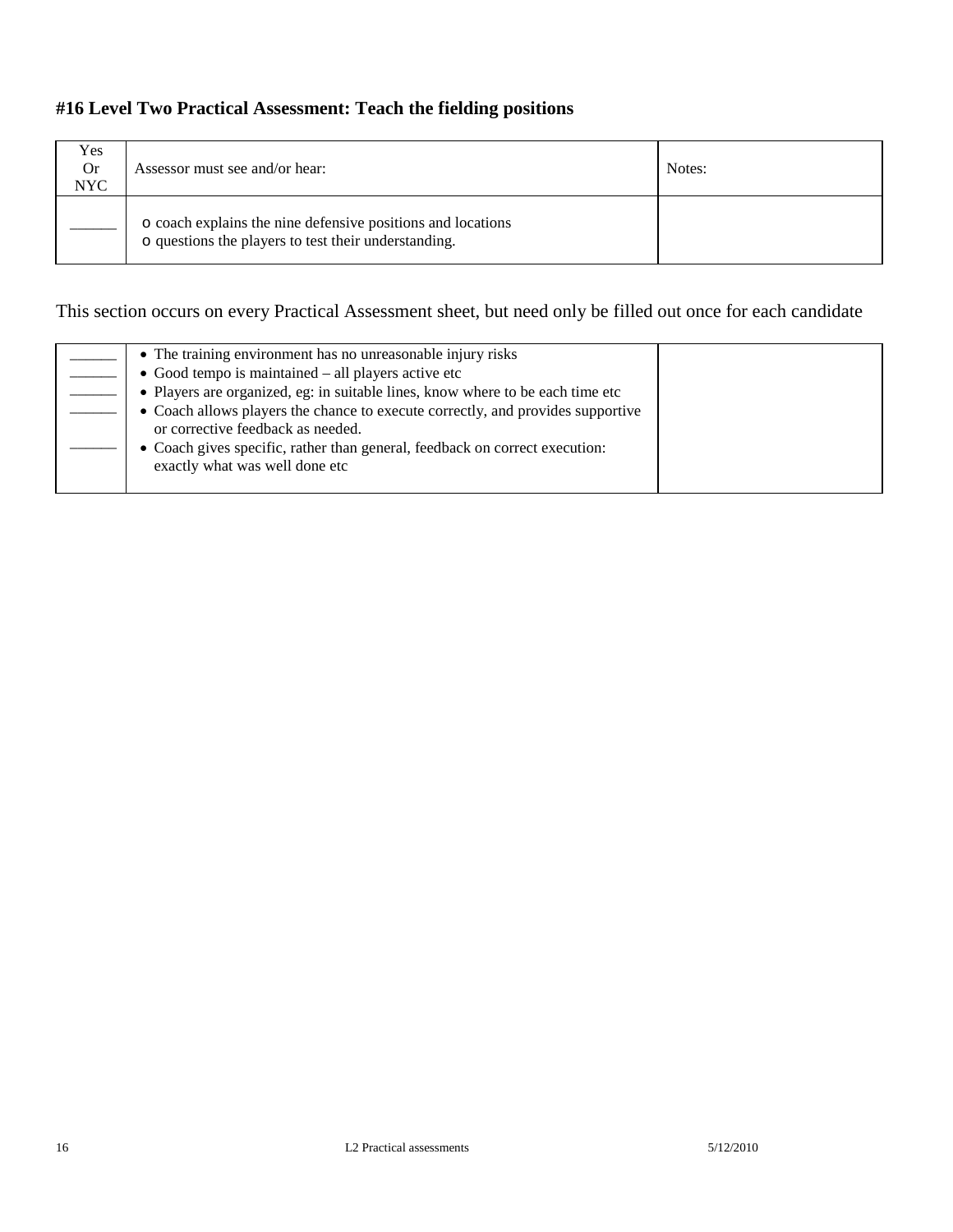### **#17 Level Two Practical Assessment: Instruct and encourage base-runners to make their own decisions**

| Yes<br>0r<br><b>NYC</b> | Assessor must see and/or hear:                                                                                                                                                                                                                                                                                                                                                                                                                                                                                                                                                             | Notes: |
|-------------------------|--------------------------------------------------------------------------------------------------------------------------------------------------------------------------------------------------------------------------------------------------------------------------------------------------------------------------------------------------------------------------------------------------------------------------------------------------------------------------------------------------------------------------------------------------------------------------------------------|--------|
|                         | o coach informs players that the runners is responsible for their own baserunning<br>decisions.<br>o these phrases are used:<br>A good baserunner always knows where the ball is<br>Don't stop unless someone stops you. Asks, "What are some of the<br>things that could stop you?" (an accurate throw by the fielder; or your<br>own coach)<br>o coach and players discuss the factors which influence baserunning decisions.<br>Other runners<br>The location of the ball<br>Fielders throw<br>o aggression is encouraged and the fact that mistakes are used to strengthen<br>learning |        |

| • The training environment has no unreasonable injury risks                                                          |  |
|----------------------------------------------------------------------------------------------------------------------|--|
| • Good tempo is maintained – all players active etc                                                                  |  |
| • Players are organized, eg: in suitable lines, know where to be each time etc                                       |  |
| • Coach allows players the chance to execute correctly, and provides supportive<br>or corrective feedback as needed. |  |
| • Coach gives specific, rather than general, feedback on correct execution:<br>exactly what was well done etc        |  |